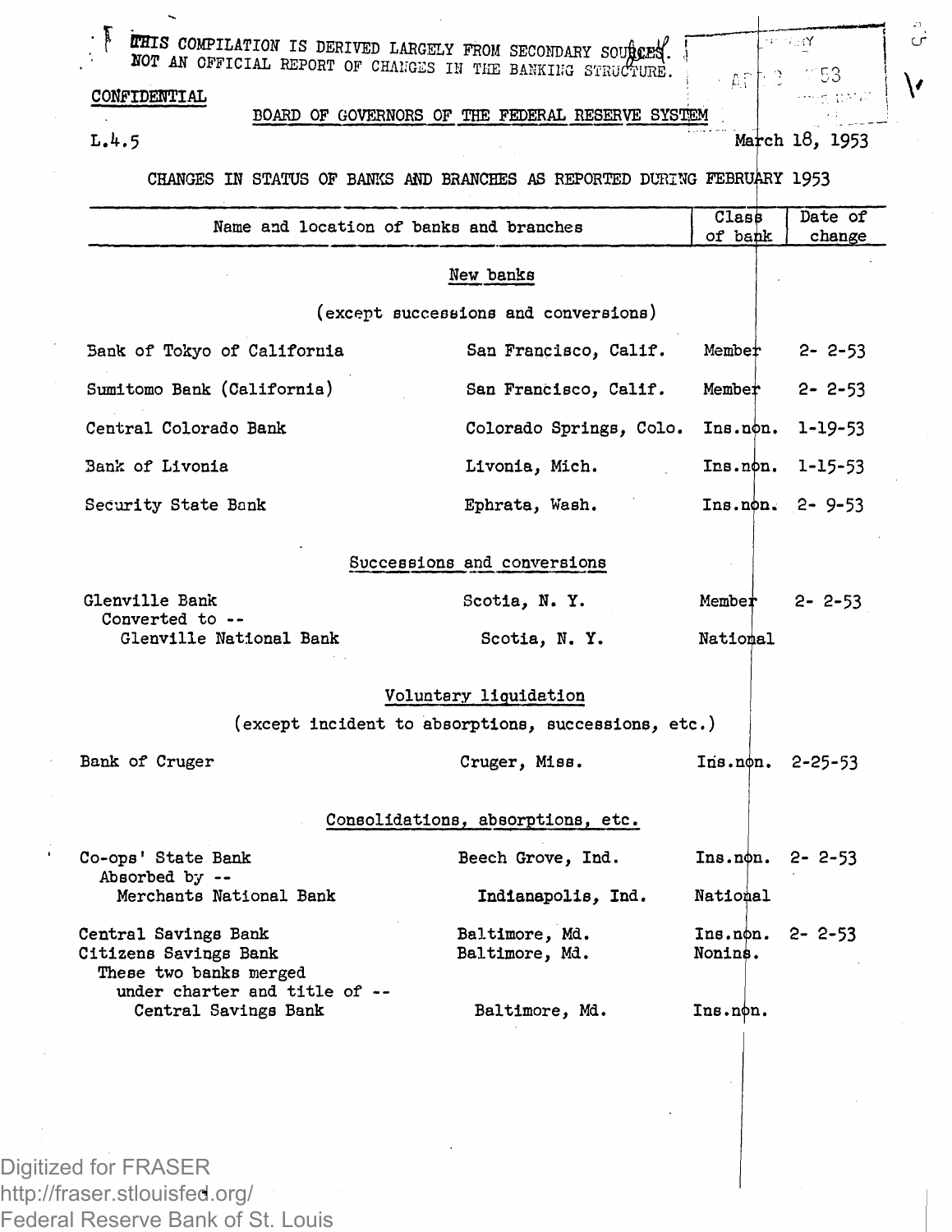|                                                                                                                                                                      |                                            | Class                      | Date of          |
|----------------------------------------------------------------------------------------------------------------------------------------------------------------------|--------------------------------------------|----------------------------|------------------|
| Name and location of banks and branches                                                                                                                              |                                            | of bank                    | change           |
|                                                                                                                                                                      | Consolidations, absorptions, etc. (Cont'd) |                            |                  |
| $\sqrt{\phantom{a}}$ Citizens National Bank<br>Absorbed by --                                                                                                        | Frederick, Md.                             |                            | National 2-2-53  |
| Farmers & Mechanics-Citizens National<br>Bank                                                                                                                        | Frederick, Md.                             | National                   |                  |
| Bank of Michigan City<br>Absorbed by --                                                                                                                              | Michigan City, Miss.                       |                            | Ins.non. 2-21-53 |
| First State Bank                                                                                                                                                     | Holly Springs, Miss.                       | Ins.non.                   |                  |
| National Mohawk River Bank<br>Absorbed by --                                                                                                                         | Fonda, N.Y.                                | National 2-2-53            |                  |
| First National Bank                                                                                                                                                  | Canajoharie, N.Y.                          | National                   |                  |
| Garden City Bank & Trust Co.<br>Bank of Great Neck<br>These two banks merged<br>under charter of Garden City<br>Bank & Trust Co. and title of --                     | Garden City, N. Y.<br>Great Neck, N.Y.     | Member<br>Member           | $2 - 9 - 53$     |
| Long Island Trust Co.                                                                                                                                                | Garden City, N.Y.                          | Member                     |                  |
| First National Bank & Trust Co.<br>Northern New York Trust Co.<br>These two banks merged<br>under charter and title of --                                            | Massena, N.Y.<br>Watertown, N.Y.           | National 2-24-53<br>Member |                  |
| Northern New York Trust Co.                                                                                                                                          | Watertown, N.Y.                            | Member                     |                  |
| Bayside National Bank<br>Bankers Trust Co.<br>These two banks merged<br>under charter and title of --                                                                | New York, N. Y.<br>New York, N.Y.          | National 2-2-53<br>Member  |                  |
| Bankers Trust Co.                                                                                                                                                    | New York, N.Y.                             | Member                     |                  |
| Oswego County National Bank<br>Syracuse Trust Co.<br>These two banks merged under<br>charter of Syracuse Trust Co. and<br>title of --<br>Marine Midland Trust Co. of | Oswego, N. Y.<br>Syracuse, N.Y.            | National 2-2-53<br>Member  |                  |
| Central New York                                                                                                                                                     | Syracuse, N.Y.                             | Member                     |                  |
| First National Bank<br>Absorbed by --                                                                                                                                | Irwin, Pa.                                 | National 2-24-53           |                  |
| Peoples Union Bank                                                                                                                                                   | McKeesport, Pa.                            | Member                     |                  |

「我的学生の最近のある」「ある」「アントン」と言うといい

を受けたことに、今回のお客様のお客様のお客様のあると、そのお客様のあると、そのお客様のおよびのお客様のお客様のおおかい

医心室病院 医皮肤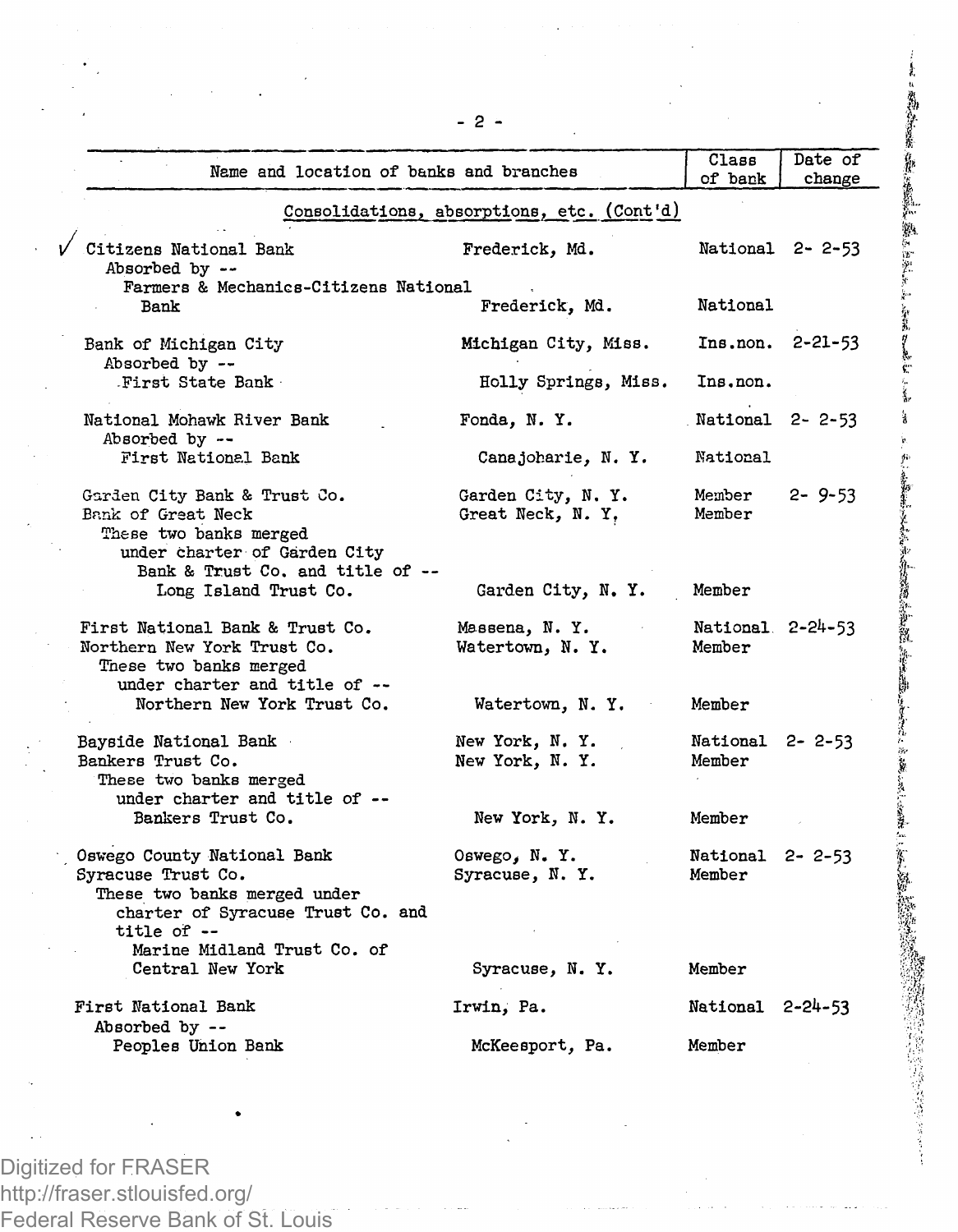| Name and location of banks and branches                                                                 |                                                          | Class<br>of bank                    | Date of<br>change     |  |  |  |  |
|---------------------------------------------------------------------------------------------------------|----------------------------------------------------------|-------------------------------------|-----------------------|--|--|--|--|
|                                                                                                         | Consolidations, absorptions, etc. (Cont'd)               |                                     |                       |  |  |  |  |
| Mayfield State Bank<br>Absorbed by --                                                                   | Mayfield, Pa.                                            |                                     | $Ins.$ non. $2-13-53$ |  |  |  |  |
| First National Bank                                                                                     | Carbondale, Pa.                                          | National                            |                       |  |  |  |  |
| Miners & Merchants Bank<br>Absorbed by --                                                               | Chelan, Wash.                                            | Member                              | $2 - 2 - 53$          |  |  |  |  |
| Seattle-First National Bank                                                                             | Seattle, Wash.                                           | National                            |                       |  |  |  |  |
|                                                                                                         | Admission of State bank to Federal Reserve membership    |                                     |                       |  |  |  |  |
| Compton Commercial & Savings Bank                                                                       | Compton, Calif.                                          |                                     | $Ins. non. 2 - 6-53$  |  |  |  |  |
|                                                                                                         | Withdrawal of State bank from Federal Reserve Membership |                                     |                       |  |  |  |  |
| Commercial Banking & Trust Co.                                                                          | Wooster, Ohio                                            | Insurance $2 - 4 - 53$<br>continued |                       |  |  |  |  |
| Changes in name or location                                                                             |                                                          |                                     |                       |  |  |  |  |
| Colorado Savings Bank<br>Name changed to --<br>Colorado Commercial & Savings Bank                       | Colorado Springs, Colo. Ins.non. 1-28-53                 |                                     |                       |  |  |  |  |
| / Farmers & Mechanics National Bank<br>Name changed to --<br>Farmers & Mechanics-Citizens National Bank | Frederick, Md.                                           | National 2-2-53                     |                       |  |  |  |  |
| Commonwealth Bank<br>Name changed to --<br>Bank of the Commonwealth                                     | Detroit, Mich.                                           | Member $2 - 2 - 53$                 |                       |  |  |  |  |
| American National Bank<br>Name changed to --<br>American National Bank & Trust Co.                      | Kalamazoo, Mich.                                         | National 2-2-53                     |                       |  |  |  |  |
| Security National Bank<br>Name changed to --<br>First National Bank                                     | Montevideo, Minn.                                        | National 2-2-53                     |                       |  |  |  |  |
| Chittenden County Trust Co.<br>Name changed to --<br>Chittenden Trust Co.                               | Burlington, Vt.                                          | Ins.non. 2-2-53                     |                       |  |  |  |  |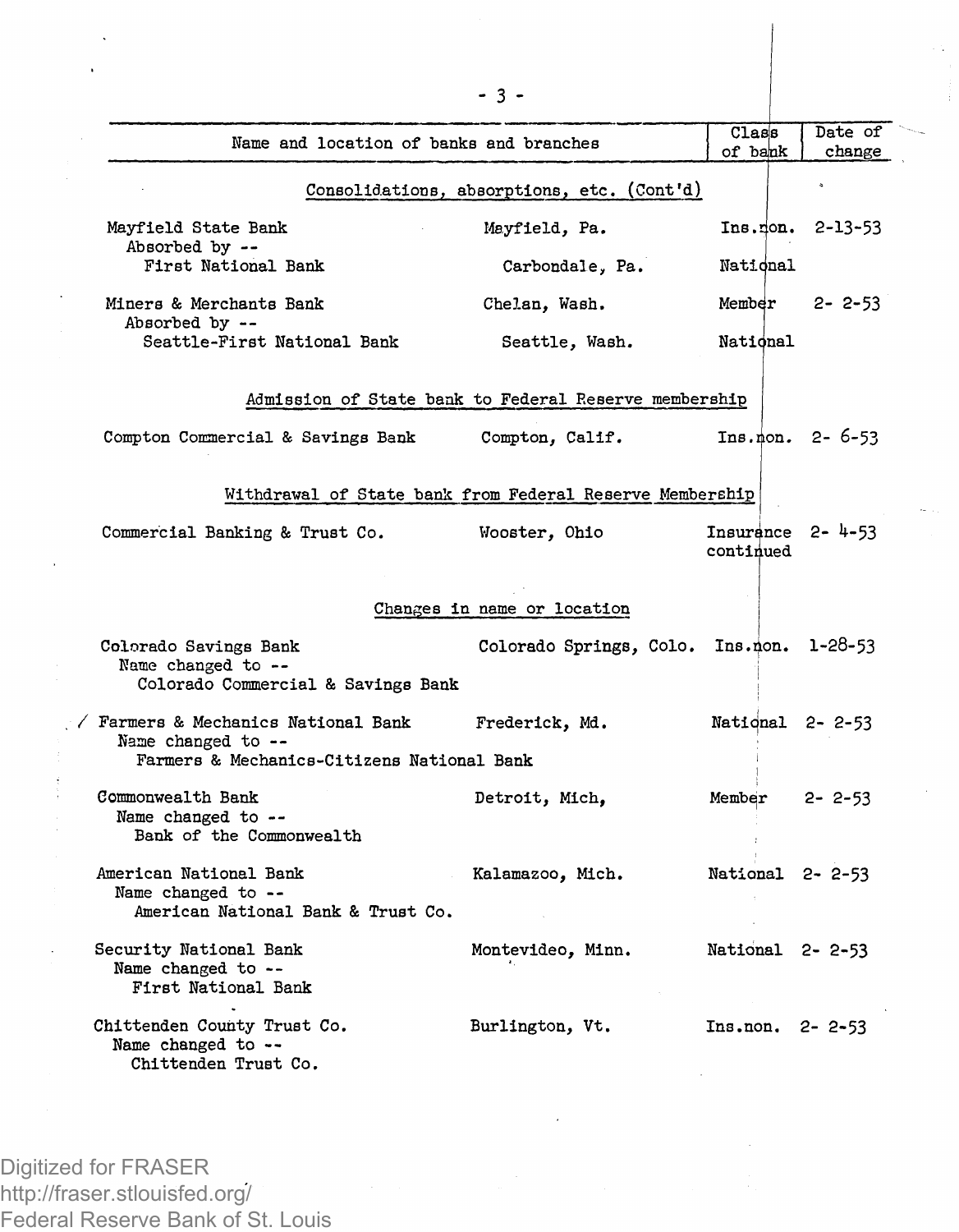|                                                                                |                                                                                                           | of bank  | change           |
|--------------------------------------------------------------------------------|-----------------------------------------------------------------------------------------------------------|----------|------------------|
|                                                                                | Changes in name or location (Cont'd)                                                                      |          |                  |
| Danville Savings Bank & Trust Co.<br>Name changed to --<br>First State Bank    | Danville, Va.                                                                                             |          | Ins.non. 1-15-53 |
|                                                                                | Branches established                                                                                      |          |                  |
|                                                                                |                                                                                                           |          |                  |
|                                                                                | (including branches at military and other Government<br>establishments and banks converted into branches) |          |                  |
| Bank of Tokyo of California<br>Los Angeles Branch<br>(De novo)                 | San Francisco, Calif.<br>120 South San Pedro St.<br>Los Angeles, Calif.                                   | Member   | $2 - 9 - 53$     |
| Sumitomo Bank (California)<br>Los Angeles Branch<br>(De novo)                  | San Francisco, Calif.<br>260 East First St.<br>Los Angeles, Calif.                                        | Member   | $2 - 2 - 53$     |
| First National Bank<br>Seventeenth & Main Branch<br>(De novo)                  | Santa Ana, Calif.<br>1520 North Main St.                                                                  | National | $2 - 2 - 53$     |
| Delaware Trust Co.<br>Price's Corner Office<br>(De novo)                       | Wilmington, Del.<br>No. 1 Greenbank Rd.                                                                   | Ins.non. | $2 - 11 - 53$    |
| √ Security Bank<br>Eastern Branch<br>(De novo)                                 | Washington, D. C.<br>2119 Bladensburg Rd., N.E.                                                           | Member   | $2 - 24 - 53$    |
| First Security Bank of Idaho, N. A.<br>Ketchum-Sun Valley Branch<br>(De novo)  | Boise, Idaho<br>Leadville Ave. & Third St.<br>Ketchum, Idaho                                              | National | $2 - 2 - 53$     |
| Citizens Banking Co.<br>Thirty-seventh & Main Sts. Branch<br>(De novo)         | Anderson, Ind.<br>37th & Main Sts.                                                                        | Member   | $12 - 4 - 52$    |
| Merchants National Bank<br>Beech Grove Branch<br>(Formerly Co-ops' State Bank) | Indianapolis, Ind.<br>700 Main Street<br>Beech Grove, Ind.                                                | National | $2 - 2 - 53$     |
| Central Savings Bank<br>Citizens Branch<br>(Formerly Citizens Savings Bank)    | Baltimore, Md.<br>Baltimore & Eutaw Sts.                                                                  | Ins.non. | $2 - 2 - 53$     |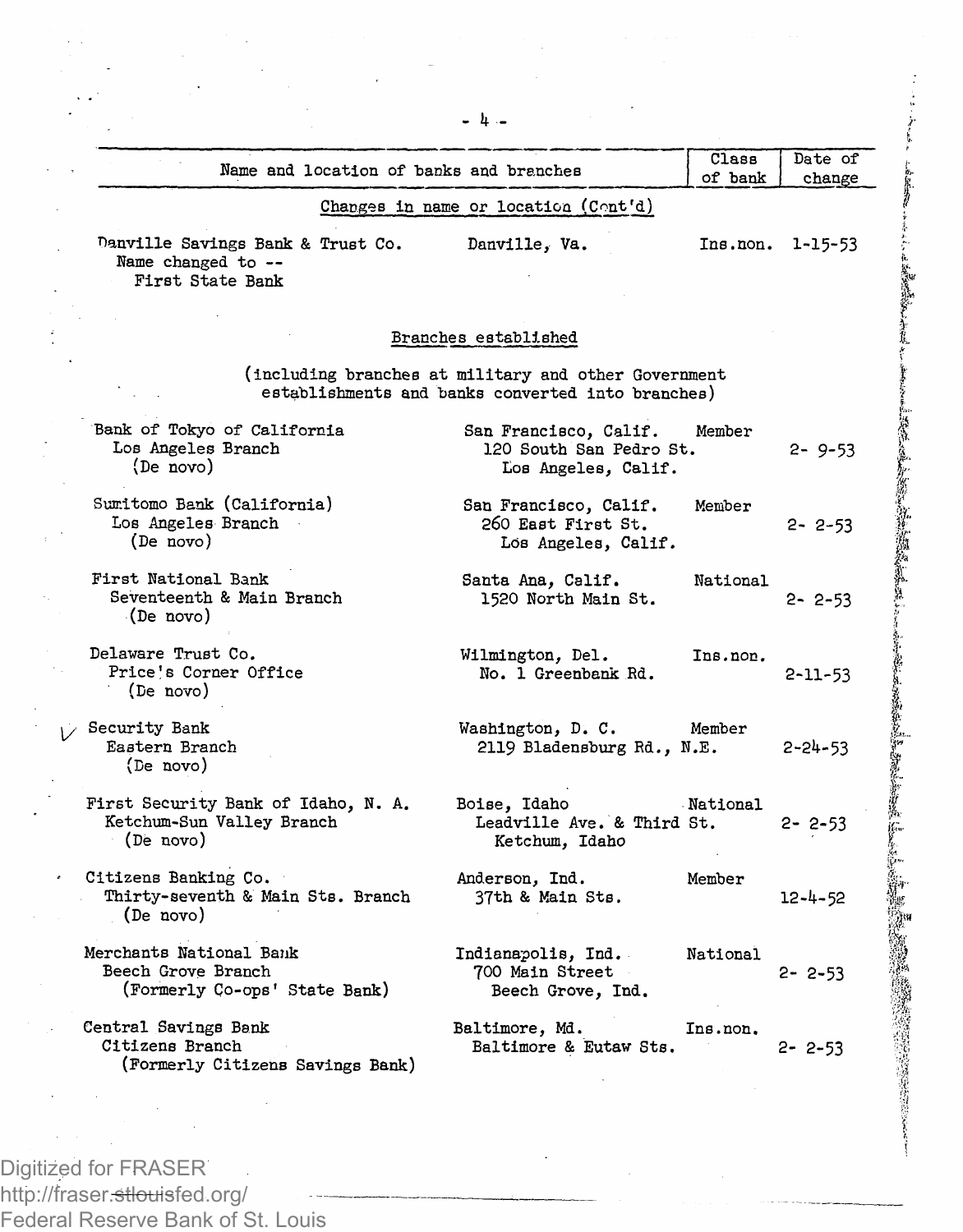| Name and location of banks and branches                                                                                                        |                                                                                                           | Сіавв<br>of bank | Date of<br>change |
|------------------------------------------------------------------------------------------------------------------------------------------------|-----------------------------------------------------------------------------------------------------------|------------------|-------------------|
|                                                                                                                                                | Branches established (Cont'd)                                                                             |                  |                   |
|                                                                                                                                                | (including branches at military and other Government<br>establishments and banks converted into branches) |                  |                   |
| Farmers & Mechanics-Citizens<br>National Bank<br>Market & Patrick Streets Branch<br>(Formerly Citizens National Bank)                          | Frederick, Md.<br>Market & Patrick Sts.                                                                   | National         | $2 - 2 - 53$      |
| Holyoke National Bank<br>Maple Street Branch<br>(De novo)                                                                                      | Holyoke, Mass.<br>286 Maple St.                                                                           | National         | $2 - 2 - 53$      |
| Manufacturers National Bank<br>Michigan-Curtis Branch<br>(De novo)                                                                             | Detroit, Mich.<br>15544 Michigan Ave.<br>Dearborn, Mich.                                                  | National         | $2 - 9 - 53$      |
| Peoples Savings Bank<br>Twenty-Fourth Street Office<br>(De novo)                                                                               | Port Huron, Mich.<br>24th & Union Sts.                                                                    | Ins.non.         | $2 - 18 - 53$     |
| First State Bank<br>Michigan City Branch Office<br>(Formerly Bank of Michigan City)                                                            | Holly Springs, Miss.<br>Michigan City, Miss.                                                              | Ins.non.         | $2 - 21 - 53$     |
| Summit Trust Co.<br>Passaic Valley Branch<br>(De novo)                                                                                         | Summit, N. J.<br>Springfield Ave.<br>New Providence, N. J.                                                | Member           | $2 - 28 - 53$     |
| First National Bank<br>Fonda Branch<br>(Formerly National Mohawk River Bank)                                                                   | Canajoharie, N.Y.<br>Fonda, N.Y.                                                                          | National         | $2 - 2 - 53$      |
| Long Island Trust Co.<br>Great Neck Branch<br>(Formerly Bank of Great Neck)                                                                    | Garden City, N. Y.<br>675 Middle Neck Rd.<br>Great Neck, N. Y.                                            | Member           | $2 - 9 - 53$      |
| Bankers Trust Co.<br>Bavside Office<br>(Formerly Bayside National Bank)                                                                        | New York, N.Y.<br>41-22 Bell Blvd.                                                                        | Member           | 2-2-53            |
| Marine Midland Trust Co. of<br>Central New York<br>Central New York Oswego West Office<br>(Formerly Oswego County National Bank) Oswego, N. Y. | Syracuse, N.Y.<br>186 West First St.                                                                      | Member           | 2-2-53            |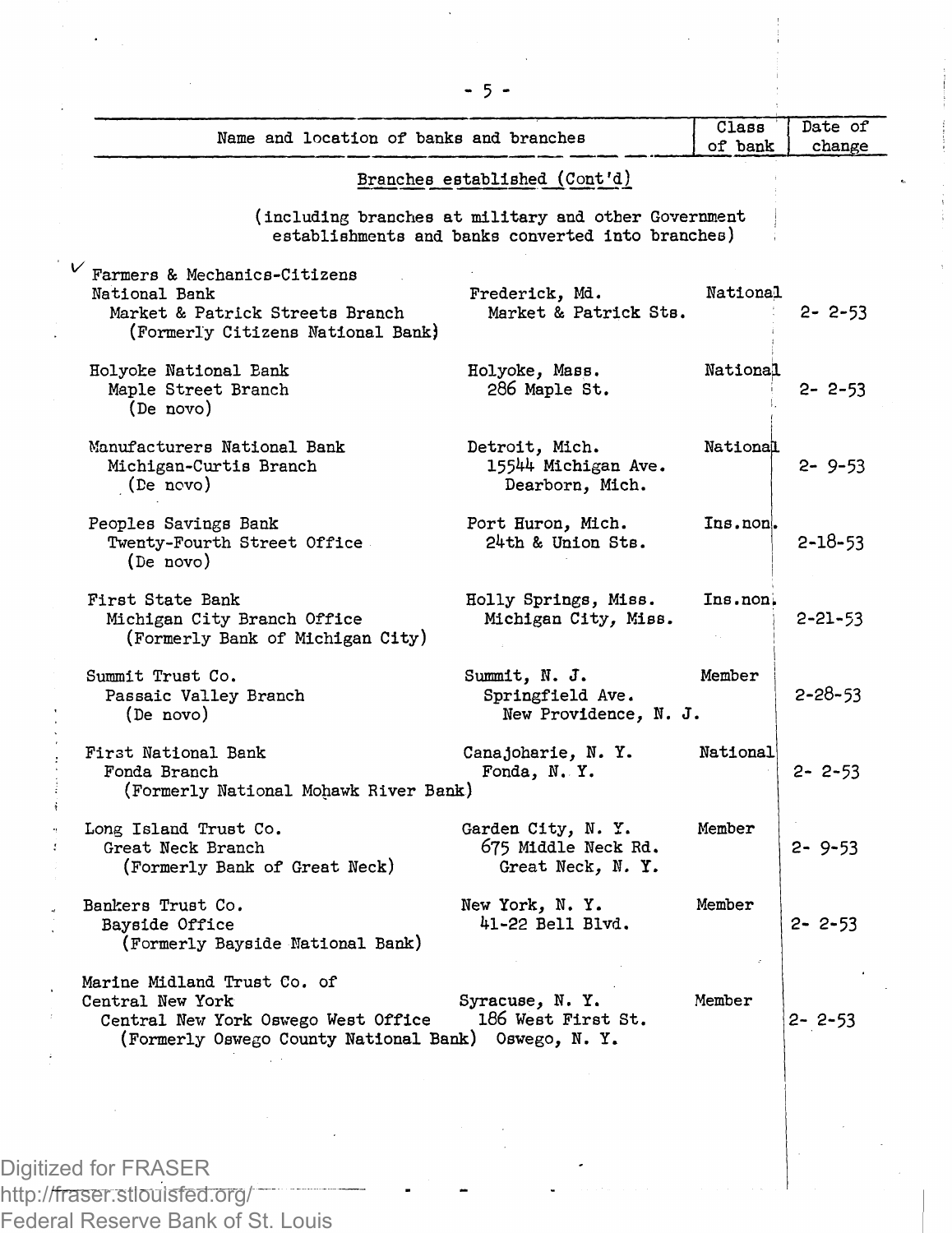|  | Name and location of banks and branches                                                        |                                                                                                           | Class<br>of bank | Date of<br>change |
|--|------------------------------------------------------------------------------------------------|-----------------------------------------------------------------------------------------------------------|------------------|-------------------|
|  |                                                                                                | Branches established (Cont'd)                                                                             |                  |                   |
|  |                                                                                                | (including branches at military and other Government<br>establishments and banks converted into branches) |                  |                   |
|  | Northern New York Trust Co.<br>Massena Office<br>(Formerly First National Bank &<br>Trust Co.) | Watertown, N.Y.<br>36 Main Street<br>Massena, N.Y.                                                        | Member           | 2-24-53           |
|  | Bank of Greensboro<br>Summit Avenue Branch<br>(De novo)                                        | Greensboro, N. C.<br>Greensboro, N. C.                                                                    | Ins.non.         | $1 - 12 - 53$     |
|  | State Trust Co.<br>Fletcher Branch<br>(De novo)                                                | Hendersonville, N. C.<br>Fletcher, N. C.                                                                  | Ins.non.         | $2 - 7 - 53$      |
|  | First National Bank<br>Piketon Branch<br>(De novo)                                             | Waverly, Ohio<br>Second & Forsythe Sts.<br>Piketon, Ohio                                                  | National         | $2 - 2 - 53$      |
|  | Commercial Banking & Trust Co.<br>Doylestown Branch<br>(De novo)                               | Wooster, Ohio<br>53-57 No. Portage St.<br>Doylestown, Ohio                                                | Ins.non.         | $2 - 2 - 53$      |
|  | United States National Bank<br>Hollywood Branch<br>(De novo)                                   | Portland, Ore.<br>3925 N. E. Hancock St.                                                                  | National         | $2 - 16 - 53$     |
|  | First National Bank<br>Mayfield Branch<br>(Formerly Mayfield State Bank)                       | Carbondale, Pa.<br>Mayfield, Pa.                                                                          | National         | $2 - 13 - 53$     |
|  | First National Bank<br>Installment Loan Department<br>(De novo)                                | McKeesport, Pa.<br>226 Fifth Avenue                                                                       | National         | $2 - 9 - 53$      |
|  | Peoples Union Bank<br>Irwin Branch<br>(Formerly First National Bank)                           | McKeesport, Pa.<br>223 Main Street<br>Irwin, Pa.                                                          | Member           | $2 - 24 - 53$     |
|  | Beneficial Saving Fund Society<br>Boulevard Office<br>$\cdot$ (De novo)                        | Philadelphia, Pa.<br>Roosevelt Blvd. at<br>Robbins & Bustleton Ave.                                       | Ins.non.         | $2 - 2 - 53$      |
|  |                                                                                                |                                                                                                           |                  |                   |

**BELLER** 

南京 (3) 不可可能 安全部 中国 たいまく

**PERSONAL PROPERTY** 

Digitized for FRASER http://fraser.stlouisfed.org/ Federal Reserve Bank of St. Louis

ś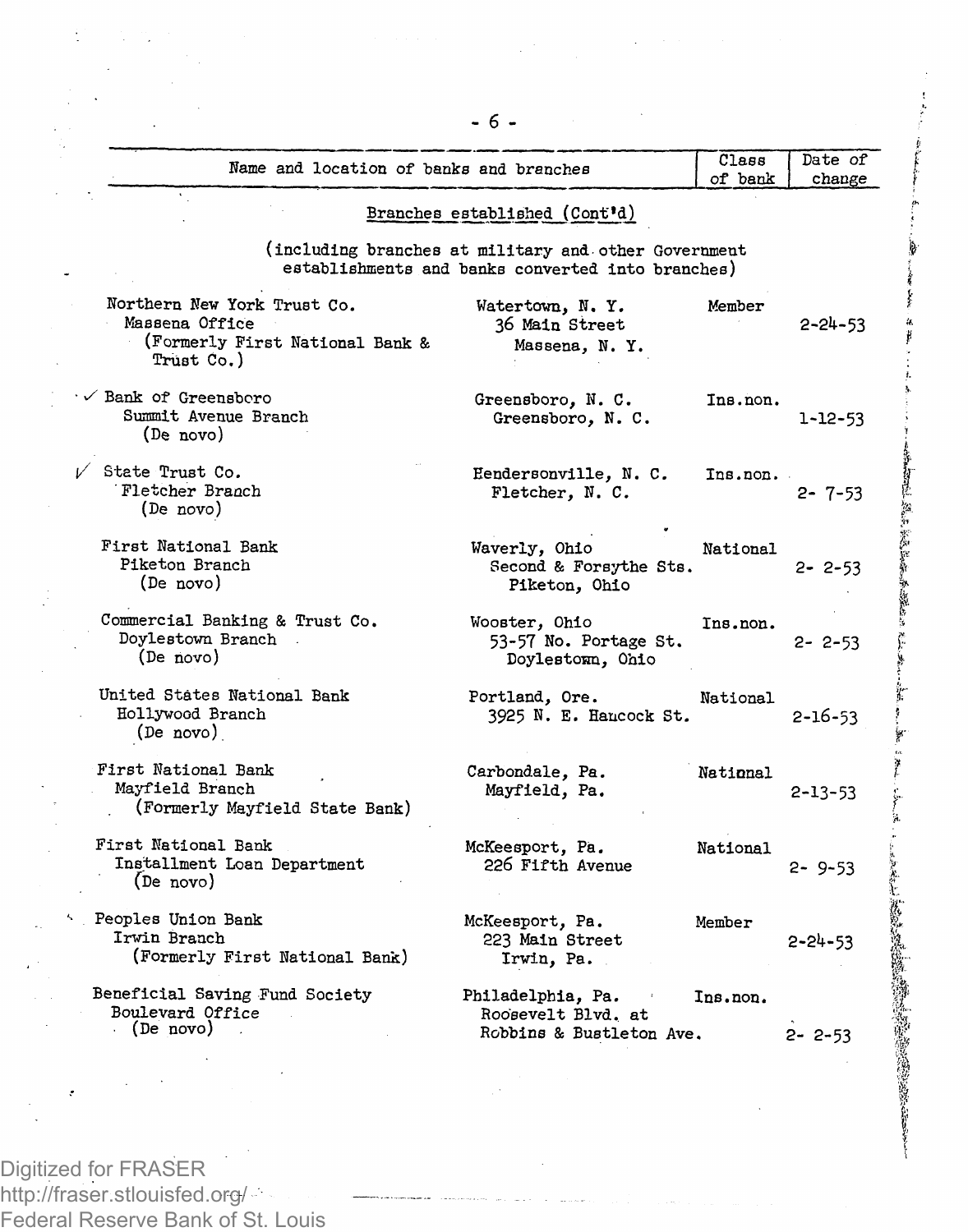| Name and location of banks and branches                                                                                                              |                                                              | Class<br>of bank | Date of<br>change |  |
|------------------------------------------------------------------------------------------------------------------------------------------------------|--------------------------------------------------------------|------------------|-------------------|--|
| Eranches established (Cont'd)                                                                                                                        |                                                              |                  |                   |  |
| (including branches at military and other Government<br>establishments and banks converted into branches)                                            |                                                              |                  |                   |  |
| Fidelity-Philadelphia Trust Co.<br>Ogontz Avenue Branch<br>(De novo)                                                                                 | Philadelphia, Pa.<br>Ogontz Ave. &<br>Washington Lane        | Member           | 2- 4-53           |  |
| Providence Institution for Savings<br>North Main Branch<br>(De novo)                                                                                 | Providence, R. I.<br>1340 North Main St.                     | Nonins.          | $2 - 12 - 53$     |  |
| $\vee$ Bank of Greenwood<br>New Ellenton Branch<br>(De novo)                                                                                         | Greenwood, S.C.<br>New Ellenton, S. C.                       | Ins.non.         | $2 - 2 - 53$      |  |
| Piedmont National Bank<br>Main Street Branch<br>(De novo)                                                                                            | Spartanburg, S. C.<br>531 East Main St.                      | National         | $2 - 3 - 53$      |  |
| Seattle-First National Bank<br>Chelan Branch<br>(Formerly Miners & Merchants Bank)                                                                   | Seattle, Wash.<br>2 East Woodin Ave.<br>Chelan, Wash.        | National         | $2 - 2 - 53$      |  |
| Banking facilities established at military and other Government<br>establishments through arrangements made by Treasury Department                   |                                                              |                  |                   |  |
| National City Bank<br>Port of Embarkation Facility                                                                                                   | New York, N.Y.<br>58th St. & First Ave.<br>Brooklyn, N.Y.    | National         | $2 - 16 - 53$     |  |
|                                                                                                                                                      | Branches acquired by absorption or purchase                  |                  |                   |  |
| Mechanics Bank<br>San Pablo Branch<br>(Formerly branch of American<br>Trust Co., San Francisco,<br>Calif., which was purchased<br>by Mechanics Bank) | Richmond, Calif.<br>2636 San Pablo Ave.<br>San Pablo, Calif. | Ins.non.         | $2 - 2 - 53$      |  |
|                                                                                                                                                      |                                                              |                  |                   |  |

- 7 -

Digitized for FRASER

http://fraser.stlouisfed.org/ Federal Reserve Bank of St. Louis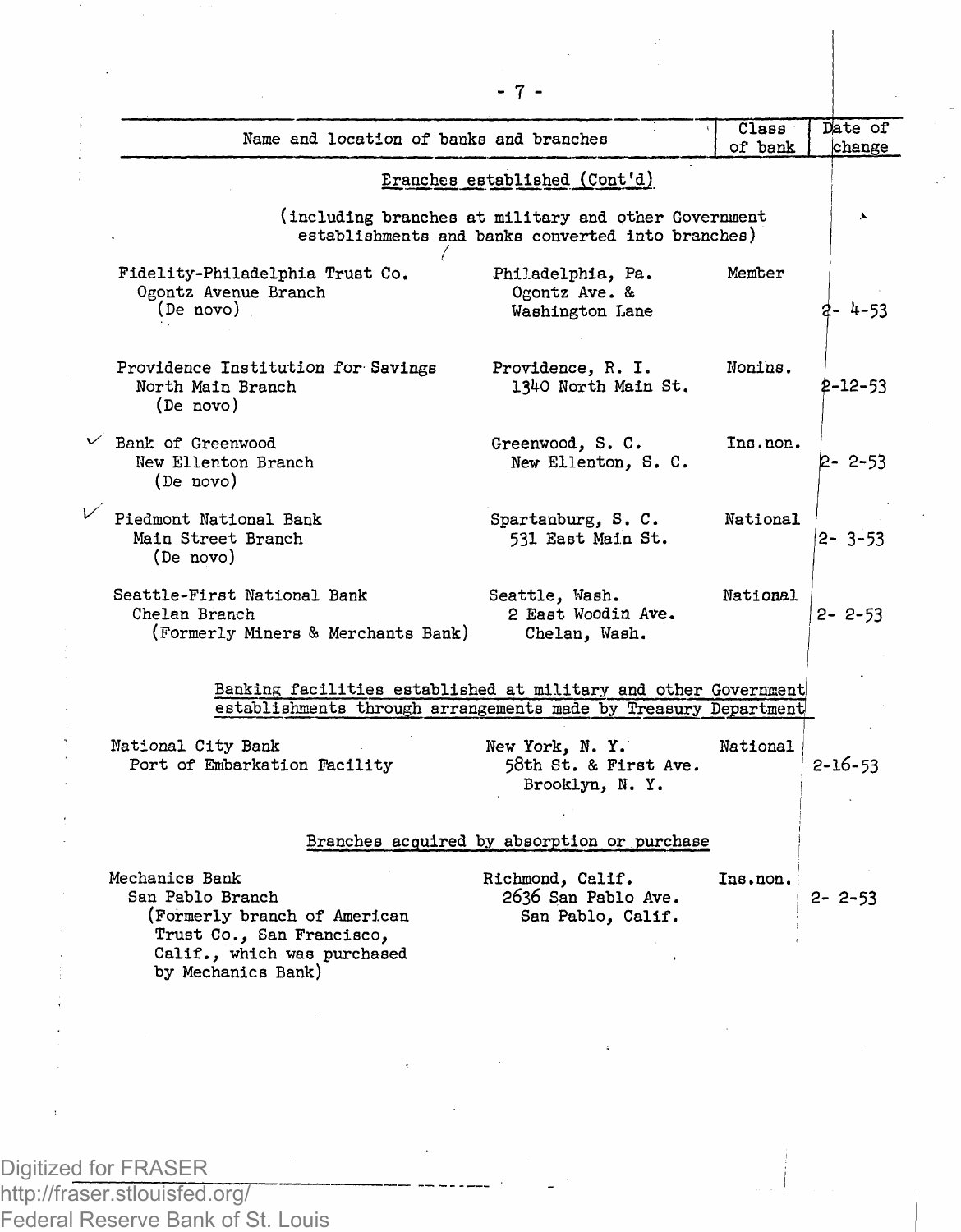| Name and location of banks and branches                                                                                                                                                                  |                                                                   | Class<br>of bank | Date of<br>change |
|----------------------------------------------------------------------------------------------------------------------------------------------------------------------------------------------------------|-------------------------------------------------------------------|------------------|-------------------|
|                                                                                                                                                                                                          | Branches acquired by absorption or purchase (Cont <sup>o</sup> d) |                  |                   |
| Bankers Trust Co.                                                                                                                                                                                        | New York, N.Y.                                                    | Member           |                   |
| Little Neck Office                                                                                                                                                                                       | 250-01 Northern Blvd.<br>Little Neck, N. Y.                       |                  | $2 - 2 - 53$      |
| Oakland Gardens Branch                                                                                                                                                                                   | 221-44-50 Horace Harding Blvd.<br>Bayside, N.Y.                   |                  | $2 - 2 - 53$      |
| Turnpike Office                                                                                                                                                                                          | 186-03 Union Turnpike<br>Flushing, N.Y.                           |                  | $2 - 2 - 53$      |
| (Formerly branches of Bayside                                                                                                                                                                            |                                                                   |                  |                   |
| National Bank, New York, N. Y.,<br>which merged with Bankers Trust                                                                                                                                       |                                                                   |                  |                   |
| Co.                                                                                                                                                                                                      |                                                                   |                  |                   |
| Marine Midland Trust Co. of                                                                                                                                                                              |                                                                   |                  |                   |
| Central New York                                                                                                                                                                                         | Syracuse, N.Y.                                                    | Member           |                   |
| Fulton Office                                                                                                                                                                                            | 35 South First St.<br>Fulton, N.Y.                                |                  | $2 - 2 - 53$      |
| Oswego Office East                                                                                                                                                                                       | 28 East Bridge St.<br>Oswego, N.Y.                                |                  | 2-2-53            |
| Phoenix Office                                                                                                                                                                                           | Bridge & State Sts.<br>Phoenix, N.Y.                              |                  | $2 - 2 - 53$      |
| (Formerly branches of Oswego<br>County National Bank, Osvego,<br>N. Y., which merged with<br>Syracuse Trust Co., Syracuse,<br>N. Y., under new title Marine<br>Midland Trust Co. of Central<br>New York) |                                                                   |                  |                   |
|                                                                                                                                                                                                          | Facilities discontinued                                           |                  |                   |
| Bank of America N. T. & S. A.                                                                                                                                                                            | San Francisco, Calif.                                             | National         |                   |
| Camp Cooke Facility                                                                                                                                                                                      | Santa Maria, Calif.                                               |                  | $2 - 6 - 53$      |
| Farmers National Bank                                                                                                                                                                                    | Sparta, Wis.                                                      | National         |                   |
| Camp McCoy Facility                                                                                                                                                                                      | Camp McCoy, Wis.                                                  |                  | $2 - 14 - 53$     |
|                                                                                                                                                                                                          | Changes in name or location of branches                           |                  |                   |
| California Bank                                                                                                                                                                                          | Los Angeles, Calif.                                               | Member           |                   |
| Canoga Park Office                                                                                                                                                                                       |                                                                   |                  | $2 - 16 - 53$     |
| Moved from<br>Moved to                                                                                                                                                                                   | 21530 Sherman Way<br>21834 Sherman Way                            |                  |                   |
|                                                                                                                                                                                                          |                                                                   |                  |                   |